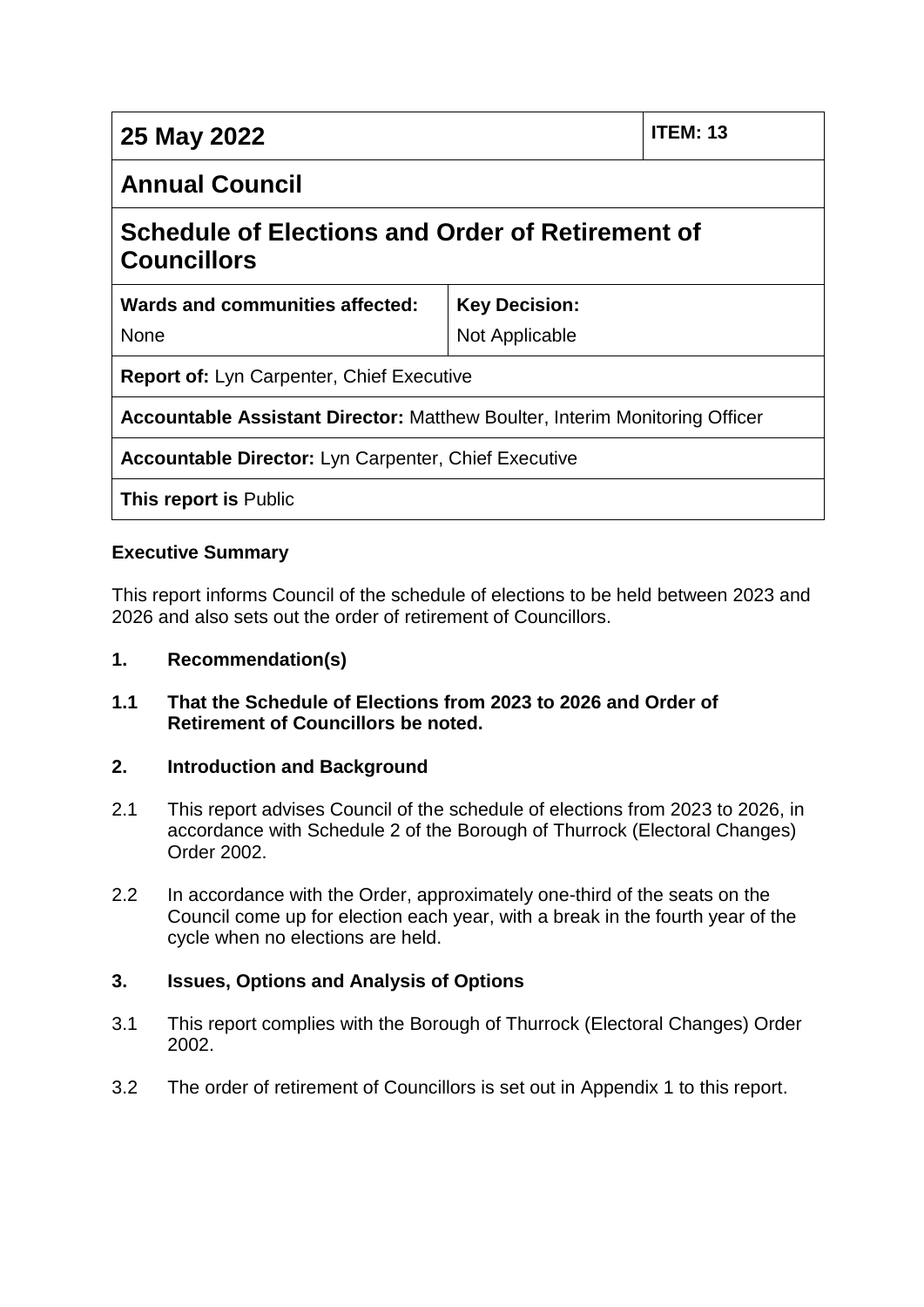#### **4. Reasons for Recommendation**

4.1 The Council are requested to note the schedule of elections and the order of retirement of councillors.

## **5. Consultation (including Overview and Scrutiny, if applicable)**

5.1 No consultation has been undertaken in respect of this report.

#### **6. Impact on corporate policies, priorities, performance and community impact**

6.1 The production of a schedule of elections to 2026, together with the order of retirement of Councillors, underscores the Council's commitment to both good governance and timely communication of the requirements of the Borough of Thurrock (Electoral Changes) Order 2002.

## **7. Implications**

### 7.1 **Financial**

Implications verified by: **Dammy Adewole** 

# **Senior Management Accountant – Resources and Place**

The cost of administering election by thirds is built into the current budget. Any changes to this arrangement in future would require a re-profiling of budgets and would be set out in specific reports.

## 7.2 **Legal**

Implications verified by: **Mark Bowen** 

# **Interim Head of Legal Services**

The report complies with the requirements of the Borough of Thurrock (Electoral Changes) Order 2002. There are no direct legal implications.

# 7.3 **Diversity and Equality**

| Implications verified by: | <b>Roxanne Scanlon</b>                                               |
|---------------------------|----------------------------------------------------------------------|
|                           | <b>Community Engagement and Project</b><br><b>Monitoring Officer</b> |

There are no direct diversity implications arising from this report.